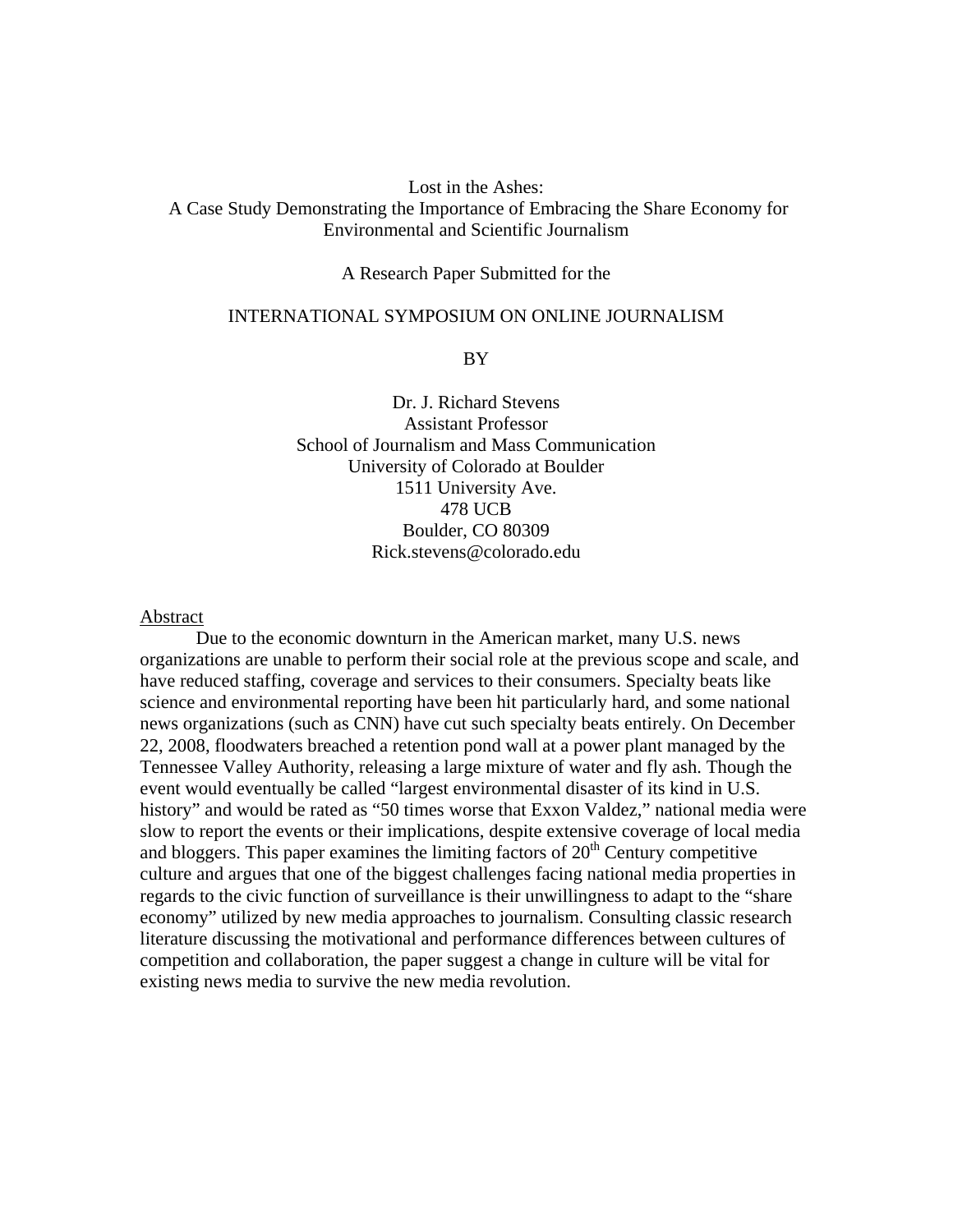## Introduction and Literature Review

In most societies knowledge is power, but in a democracy that power is diffused, making communication lines vital to avoid manipulations of power. American history is full of examples of media power serving as a check for corporate and political malfeasance. For example, Gentzkow, Glaeser and Goldin (2006) suggested that the growth of the information-oriented press directly led to a reduction in governmental corruption between the Guilded Age and the Progressive Era.

 Comprehensive political and social coverage is expensive, and historically newspapers have leveraged their large profit margins (22.3 percent as recently as 2003, gained by monopoly power in the local market and control of the costs of production) to support public good. But in recent times, these profits have fallen – down to an average of 11.5 percent in 2007 (Morton 2008) – with a constant decline likely to continue.

 Media critics, practitioners and scholars alike have expressed concerns about the resulting "… cost to democratic values, as newspapers lose their ability to cross-subsidize public service journalism" (Starr 2009). American society needs a vibrant public discourse in order for its members to consider, weigh, and accept responsibility for the choices they make (Yankelovich 1991, 6).

 However, others have argued that an inflexibility of culture and short-sighted leadership have kept the news industry from adapting to a changing culture:

What's going on is serial suicide on the part of the companies that own most of America's newspapers, not, as some apologists suggest, serial murder by evolving technology, changed societal circumstance, or altered public taste (Merritt 2005, 4).

Such critics have pointed out that recent cultural developments may have upset the tenuous balance between democracy and capitalism, forcing news organizations to choose between their two masters:

…democracy is an engine of a certain kind of equality, whereas capitalism is an engine of a certain (different but no wholly unrelated) kind of *inequality.* Because there is both an economic demand for news and a political demand for it, journalism functions in both spheres at once, and is a nexus where those tendencies conflict (Scheuer 2008, xiv).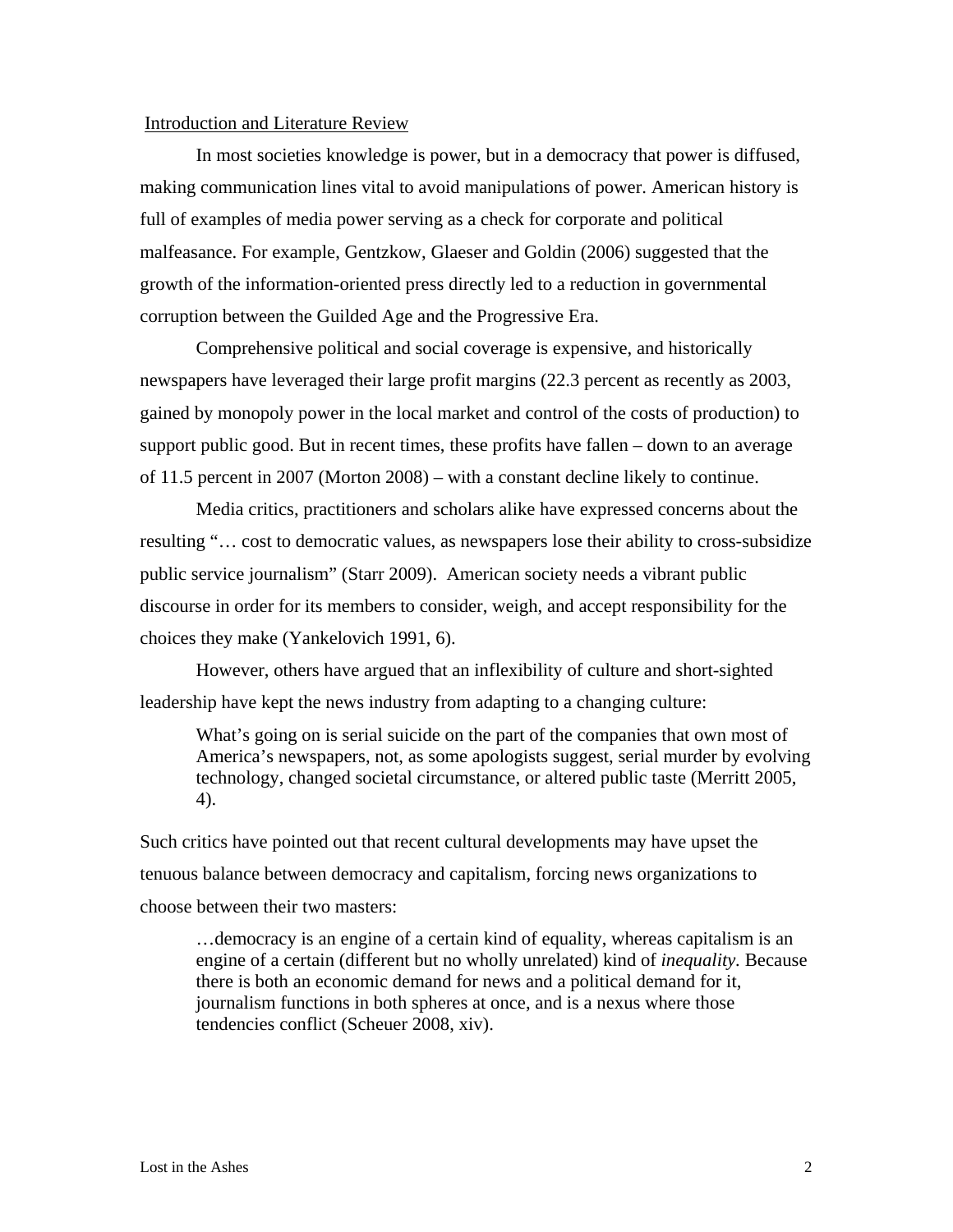Concerns about the bottom line and an adherence to traditional economic models have hampered news organizations' ability to take advantage of new economic models, such as the search economy and the long tail (Stevens and Rivas-Rodriguez 2007).

 The most significant difference between new media participants and traditional media efforts on the Web has been the utilization of the "share economy," a social arrangement that leverages the sharing of resources to capitalize upon relationships and network cooperatives (Lessig 2008, 118). Traditional news organizations tend to value the capitalism-driven economic models that emerged following the Industrial Revolution. These values dominate American society, which has "been trained to equate success with victory, to equate doing well will beating someone" (Aronson 1976, 152).

 But from the beginning of the age of mass culture, the exclusive utilization of competition strategies has been criticized, such as when Whittemore (1924) found that competition leads to faster work, but that the quality of work is generally poorer (245). Culbertson (1985) pointed out that  $19<sup>th</sup>$  Century American companies performed poorly, and that it was the tightly regulated controls of the war year that led to the "production miracle" (3-4). In 1976, Johnson et. al. performed a comprehensive review of all 122 studies of the effects of competitive and collaborative models from 1924 to 1980: 65 found that cooperation results in higher achievement than competition, eight found competition to result in higher achievement, 36 found no statistical significance. When the researchers examined the effects of individual efforts against cooperative efforts, they presented 108 studies that found cooperation leading to higher achievement, six that found independent work resulted in higher achievement, and 42 that found no significance. These results were consistent for all age groups and subject areas.

 Research into competition cultures have found that creative productivity (such as writing) is particularly hampered by competition (Adams 1973, 16-17), that the artistic ability of children is hampered by competition (Amabile 1982, 576), that competition leads to extrinsic motivation, decreases intrinsic motivation (Johnson and Johnson 1985) and that the decrease in intrinsic motivation leads to lower performance in long term (Deci 1971, 114; Deci 1972, 119-120). In the corporate setting, competition often results in lower overall performance, because employees exert significant effort to work against each other (Blau 1954). Similar studies show the adverse affects of competition among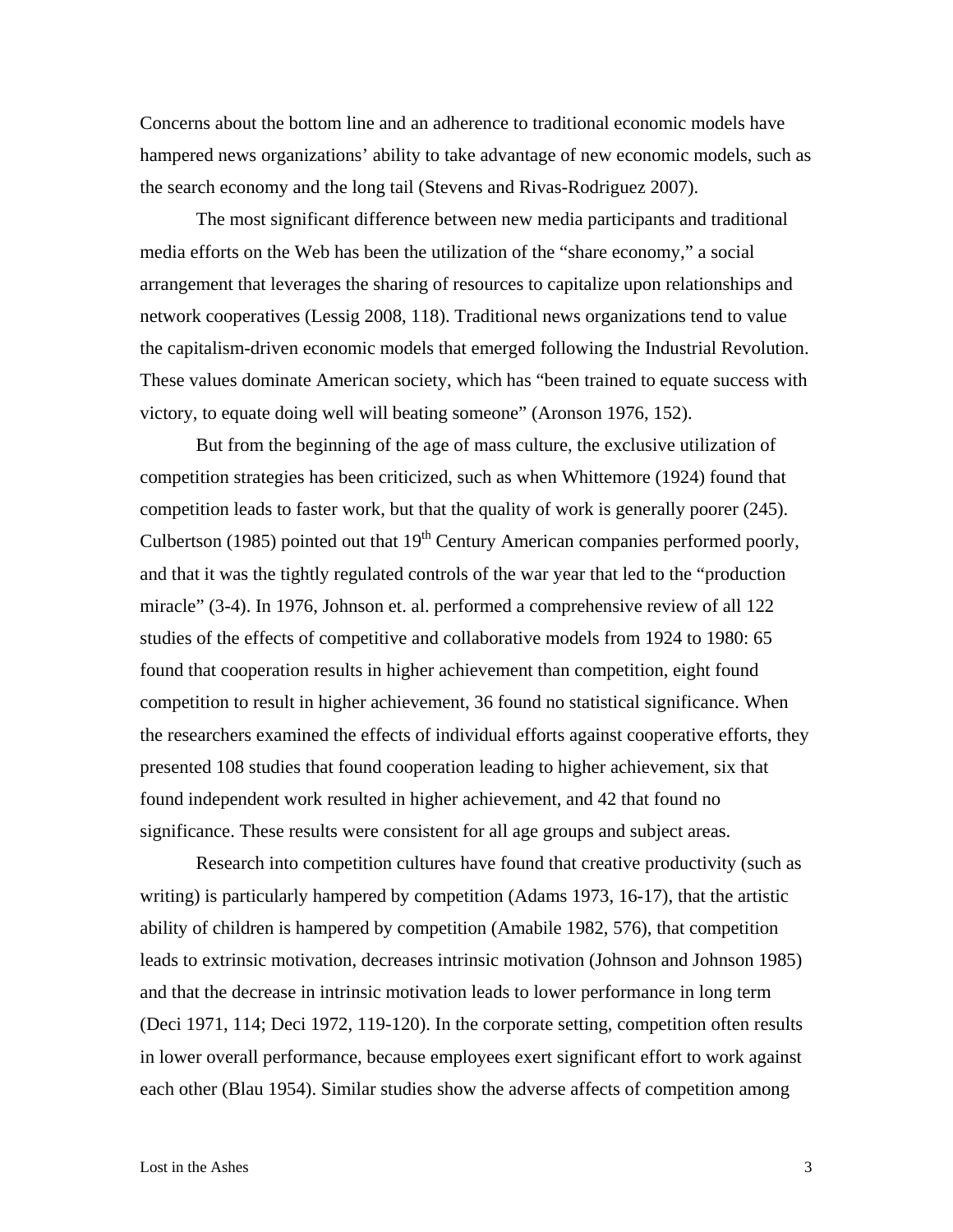academics (Helmreich et. al. 1980), airline pilots (Helmreich 1982), and airline reservation agents (Helmreich et.al. 1986).

In the field of journalism, McElwaine (1983) wrote that fierce competition over Beltway politics lead to a "... pervasive rivalry that ... can produce depression, anxiety and insecurity, leading many to seek psychiatric aid" (63).

 Competitive forces have particularly negative affects for science and technology news. Winsten (1985) found that competition among journalists led to a "strong motivation to distort their coverage" (8) that held disastrous effects for the field:

 The result has been a spiraling competition, sometimes characterized by exaggerated claims, in which 'science by press conference' has begun to replace the traditional mode of scientific discourse (14-15).

In his classic tome examining the effects of competition on American culture, Kohn (1992) argued that competition between news organizations meant,

 "the public gets less information over the long run than they would have access to if the various news organizations worked together. Moreover, news stories are more likely to be inaccurate and even irresponsible as a result of competition" (55).

Kohn concluded that small-scale cooperative competition would be more productive (78).

 In recent months, the drawbacks of competitive corporate culture to science and environmental coverage have become more apparent: as media organizations tighten their collective belts, "specialty reporting" appears to be one of the first priorities for cost reduction. Perhaps no greater exemplar of this trend was the decision in December 2008 by CNN to dissolve its entire science, technology and environment news staff. Claiming to want to integrate special topic coverage into the regular editorial divisions of the organization, the organization drew concern from environmental journalists (Brainard 04 December 2008).

### Method

 This article examins how specific news media formats covered a particular collection of news stories, the events surrounding the Tennessee Valley Authority coal fly ash storage pond breach in late 2008 and the effects of the displacement of approximately a billion gallons of toxic materials. By examining the coverage presented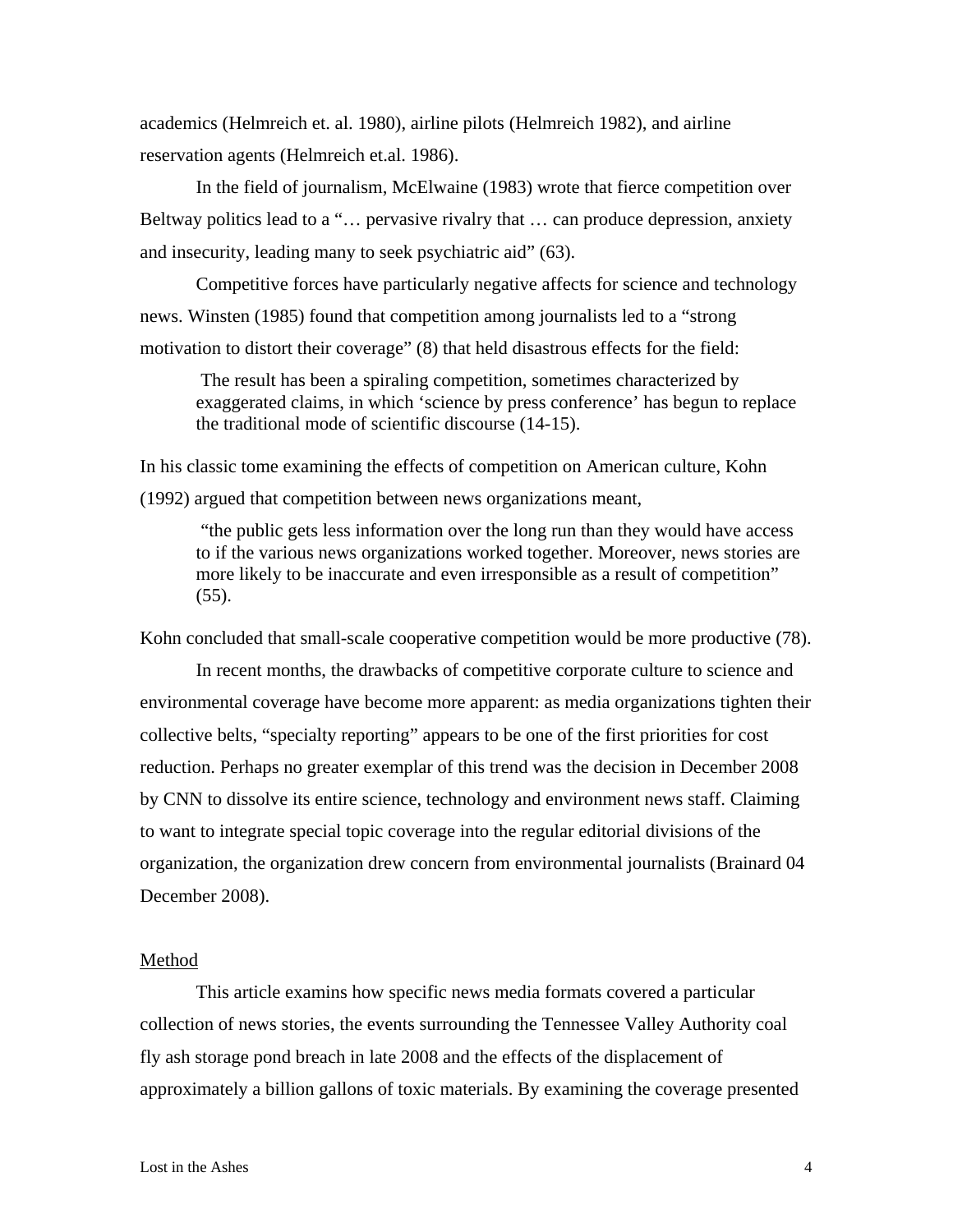in print, broadcast, blogs and *YouTube* videos, comparisons of coverage attributes were analyzed, as well as the collaborative activities utilized in each medium. The goal of this work was to construct a qualitative case study of information presented and flow, but quantitative measurements were employed to consider the attributes under scrutiny.

 For the print, broadcast and blog media, the author consulted Lexis-Nexis and conducted a search of stories mentioning "coal," "ash," and "Tennessee Valley Authority" occurring between December 22, 2008, and January 22, 2009. The population of stories was then culled to remove duplications (mostly resulting from the large number of Associated Press stories on the subject), editorials and letters to the editor. Other removals included content applicability (two other ash events occurred in early 2009, and the stories that did not advance the events of the initial spill were omitted). The resulting sample contained 102 print stories, 28 broadcast stories, and 72 blog posts.

 Because *YouTube* played an instrumental role in the presentation of this story, the author collected and coded clips that were posted. Because no permanent archival list of *YouTube* clips exists, the author cataloged the attributes of each video available via utilization of the search terms, as well as those featured and promoted through coal ash and clean coal advocacy blogs. The resulting 187 videos were then culled to remove reposted clips from broadcast news media, resulting in a sample of 69 video clips.

 Central to the goals of the article was the measurement of journalistic attributes (in particular, the presence and number of both official and non-official attributed quotations) as well as the measurement of interdependency activities (in particular, the presence and number of links, self-referenced materials and external references to additional material). In addition, the researcher constructed a rudimentary timeline of media offerings to discern insight into the diffusion of facts and arguments within particular media formats and across all formats, using the day as the unit of analysis.

 For each story in each medium, the author recorded the number of internal and external links to additional media sources, the number of official sources quotes (for the purpose of this study, official sources are those who represent an organization or provide expert testimony), the number of nonofficial quotes. The author kept a running tally of the total number of sources, as well as the number of unique sources used. The author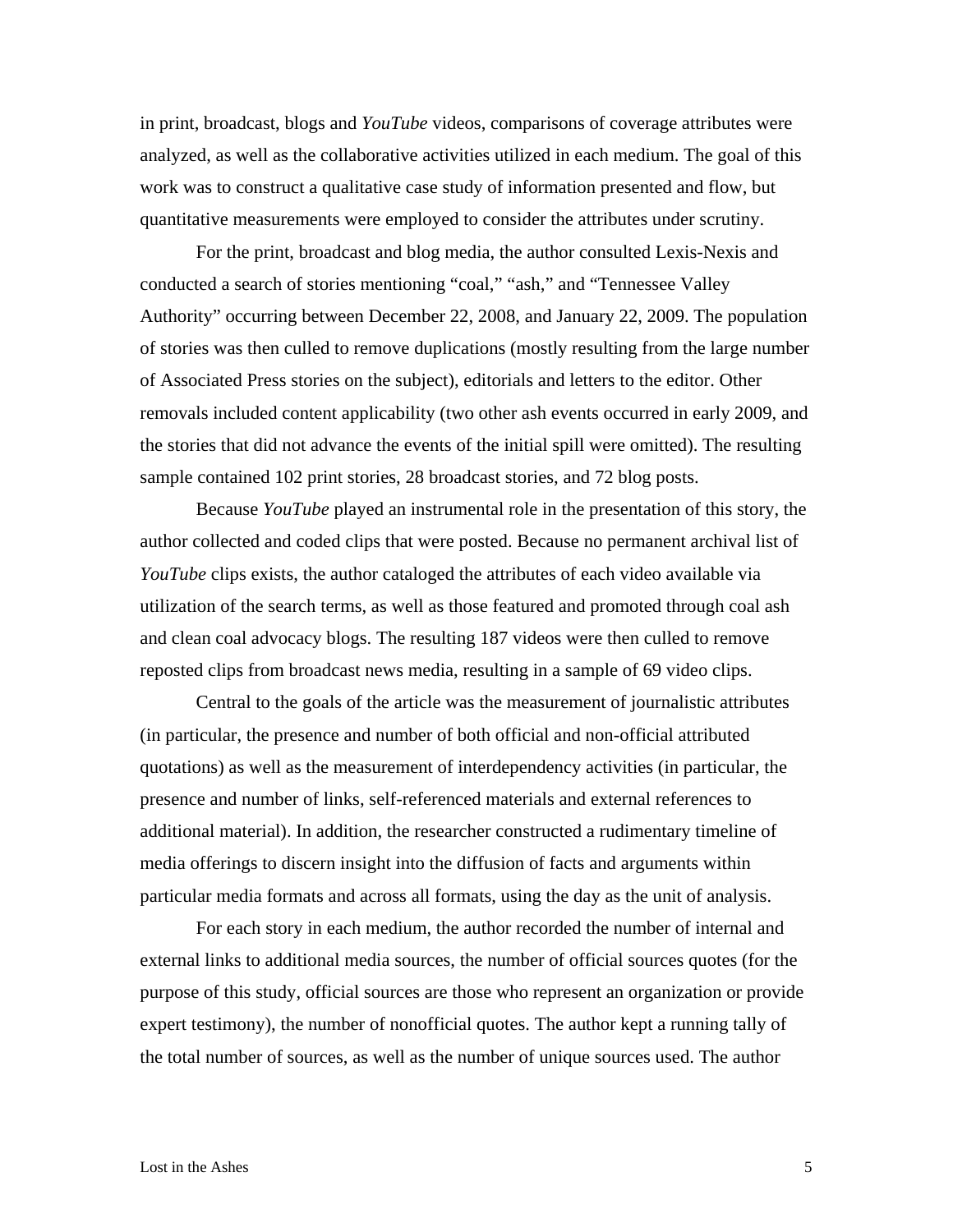also took descriptive notes on environmental and policy framing, though these codes were only used for descriptive purposes in this article.

### Case Study

At 12:30 a.m. on December 22, 2008, reports arrived that floodwaters had breached a retention pond wall at a power plant managed by the Tennessee Valley Authority, releasing a large mixture of water and fly ash (the toxic byproduct of coal incineration). Early reports put the release at 1.7 million cubic yards of ash, making the contamination 50 times larger than the 1989 Exxon Valez oil spill (DeWan 24 December 2008). In the next few days, the event was labeled as the "largest environmental disaster of its kind in U.S. History" (DeWan 27 December 2008).

 Local media ("terry" 22 December 2008; Paine and Sledge 23 December 2008; White 23 December 2008; "Editor" 23 December 2008), bloggers (David 22 December 2008; "danawv" 22 December 2008; Overland 23 December 2008) and several *YouTube* users were quick to respond to the story, and the AP ran an early version of the story at 6:58 a.m. ("TVA Dike Bursts in Tenn.; 15 Homes Flooded" 22 December 2008). But national news media were slow to pick up the story, or discuss the environmental or political ramifications of the disaster. Indeed, the *New York Times*, National Public Radio and CNN did not begin to cover the story until two days after it occurred (Dewan 24 December 2008).

 Nor did the lack of coverage go unnoticed. A post the day after the event by guest blogger Wendy Redal (23 December 2008) to the official blog of the Center for Environmental Journalism (CEJ) at the University of Colorado at Boulder drew the following response from CEJ director Tom Yulsman:

If you haven't heard about the events she describes below, you're probably not alone. I found no mention of the catastrophe on the Web sites of the New York Times, CNN or Fox News, and a Google News search only turned up stories by local Tennessee media. I'm not surprised that CNN has missed the story, since they laid off all of their science and environmental reporters and producers, leaving them utterly incapable of adequately covering an incident like this. But why the New York Times has been silent is quite a mystery" (Yulsman, 23 December 2008).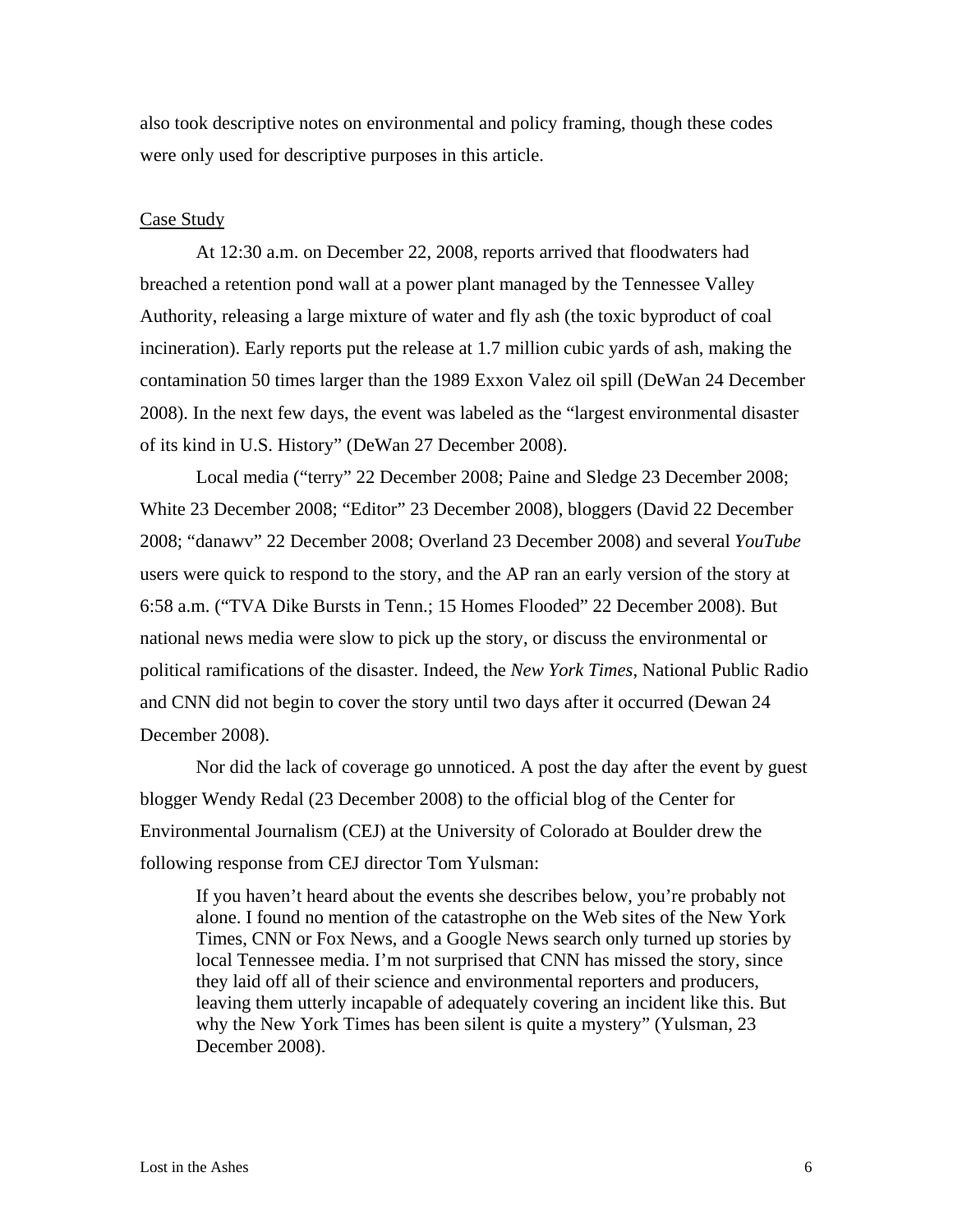Of course, the *New York Times* (as well as the *Washington Post*, the *Los Angeles Times* and a number of metropolitan and smaller market newspapers), cable outlets such as CNN and MSNBC, and local television station did cover the story, but each media format did so in particular ways and at different paces.

 In the month under scrutiny, the story would demonstrate the difficulty of presenting coverage of such complex topics related to environmental disasters. The affect on citizens, the disruption of commerce, the political exchanges between the governmental agencies and the Tennessee Valley Authority, the question of contamination in the water supply, controversies over the cleanup methods, debates over "clean coal" technologies and the future of American energy policy and a variety of other concerns converged into 300 acres of spoiled property.

 In addition, a second (minor) spill in Alabama and the entry of celebrity activist Erin Brockovich would at times draw increased attention to the issues in the pres and at times distract attention away from them. This case represents a true test to the competitive status quo of journalism: just as many news operations reduced their specialty coverage, they were presented with a complex case that demanded special attention.

### Analysis

Different media formats contained stories that were presented at different rates and that contained different attributes. Each will be briefly presented in turn, and the implications will be presented in the discussion section.

# *Blog Coverage*

 Other than the initial AP stories, bloggers were the first to cover the spill, the community reaction and the cleanup efforts. In the 72 blog posts analyzed from 58 sources (more were present, but the study only examines those captured by Lexis-Nexis), 339 hyperlink references to legacy media sources were presented, (averaging 4.7 per post) as well as 144 hyperlink references to other blogs (an average of 2 per post).

 In terms of sourcing, only one out of 10 posts presented original quotes from official sources (seven in all), while the uses of nonofficial quotes (mostly quotes from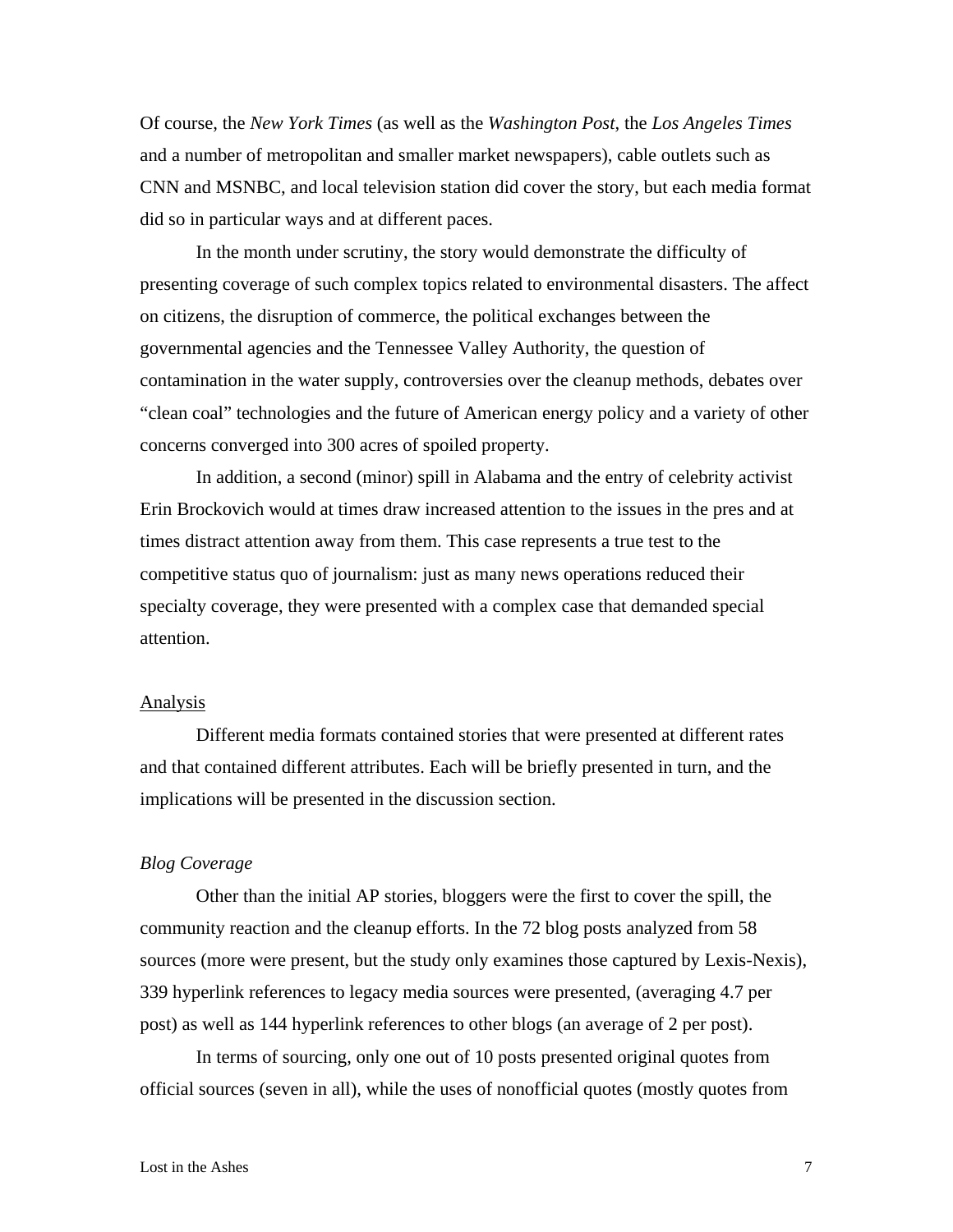citizens and local business owners) appeared in 22 posts. The majority of blog content appeared to be links to primary news coverage and commentary (as expected).



The distribution of posts appears below:

# *YouTube Coverage*

 Like bloggers, YouTube artists presented and promoted a lot of materials and continued to do so (in spurts) throughout the period under review. In terms of story content, more than half of the 69 YouTube posts featured official sources (n=36), mostly interviews with scholars, policy advocates and researchers for the purpose of education on the toxicity of fly ash, but 11 stories featured interviews/confrontations with TVA personnel. In contrast, the 69 YouTube videos contained 93 nonofficial interviews, mostly gatherings of citizens and business owners affected by the spill.

 Other content coverage included remixing news footage into music videos interspersed with original interviews and the presentation of research data, the coverage of speeches at protest events and clandestine surveillance of cleanup efforts with reportage voiceovers.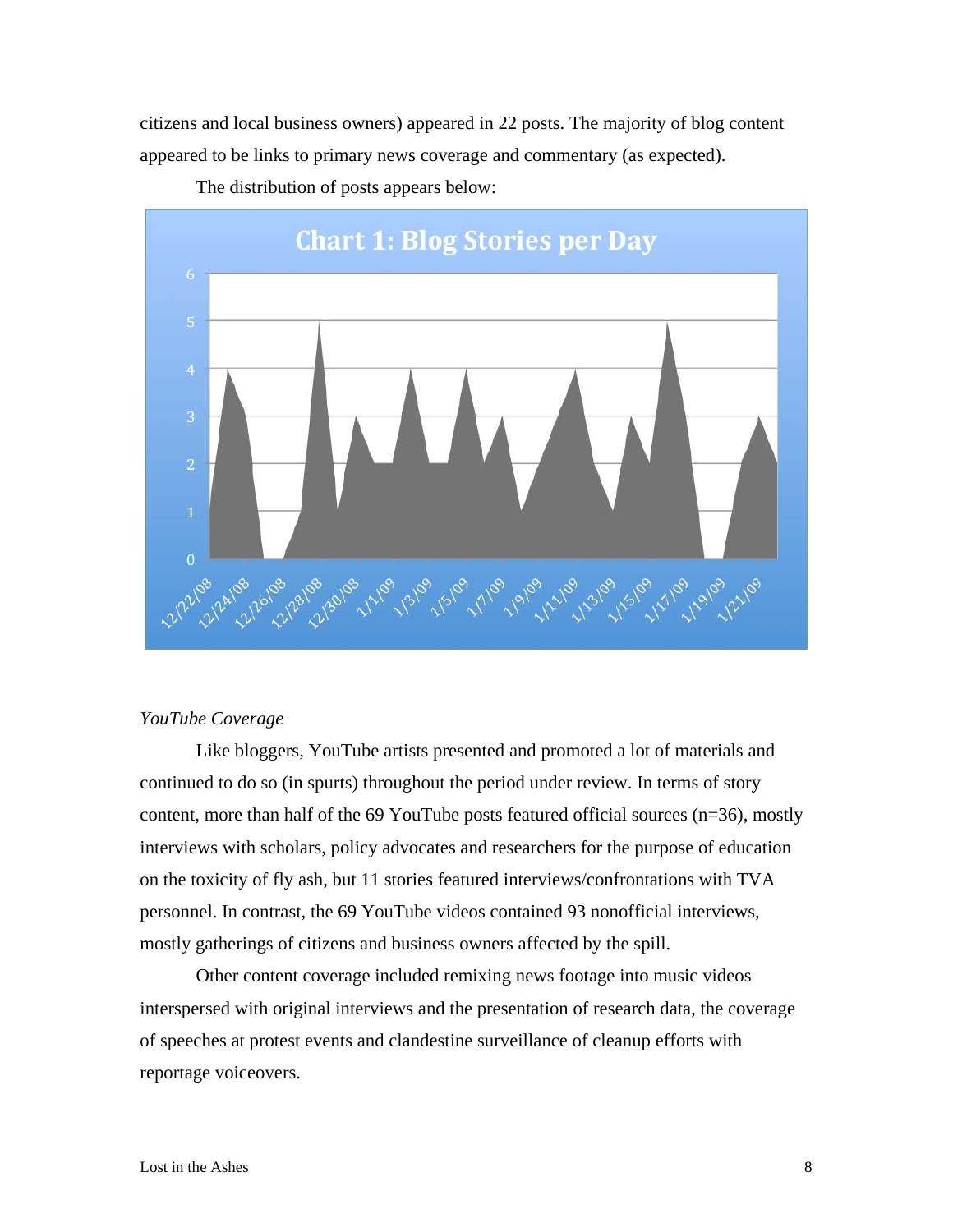A few YouTube posts contained links to other material, but not enough for this to be a significant component of the population's coverage. The distribution of posts appears below:



### *Print Coverage*

The 103 print news stories were collected from 24 different publications. The vast majority of the stories originated with the Associated Press (whose initial story was released mere hours after the initial spill). Most newspapers did not cover the spill until the *New York Times* published its first story on December 24. The *Chattanooga Times Free Press* published the largest number of non-AP stories.

 Within the stories, official sources were presented 237 times (of 127 unique sources), and nonofficial sources were presented 103 times (of 28 unique sources), making newspapers more than 4 times more likely to construct stories around official discourse. Unsurprisingly, the newspaper stories that were presented on the Web did not link to external content outside of the news organization's product line, and only four in the sample even linked to their own previous coverage related to the spill.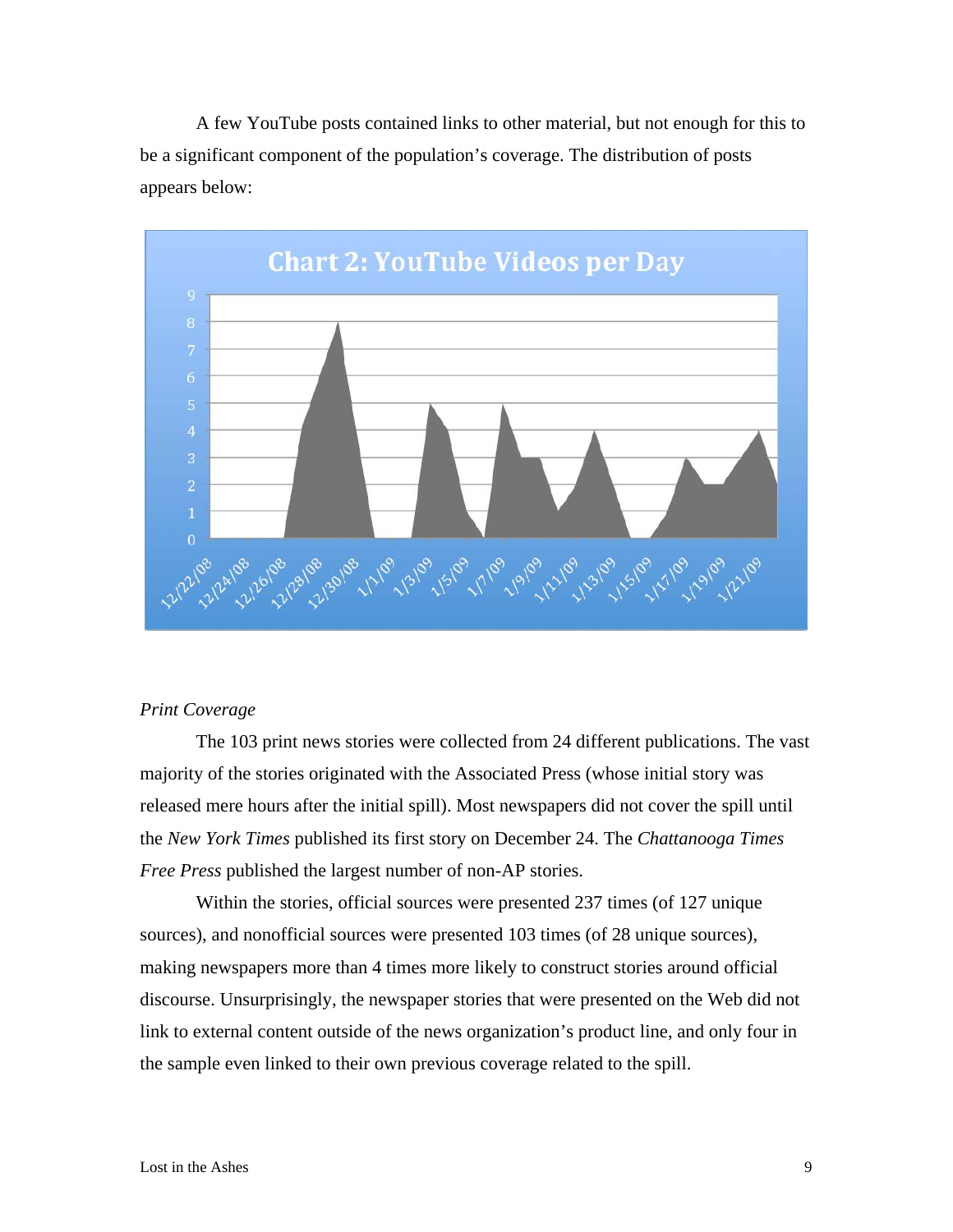|                                    | $#$ of         | Officials      | Nonofficials |
|------------------------------------|----------------|----------------|--------------|
| Publication                        | stories        | quoted         | quoted       |
| ΑP                                 | 44             | 98             | 16           |
| Chattanooga Times Free Press       | 21             | 77             | 15           |
| New York Times                     | 7              | 26             | 6            |
| <b>LA Times</b>                    | 4              | 3              | 3            |
| UPI                                | 3              | 1              | 3            |
| Chicago Tribune                    | $\overline{2}$ | $\overline{2}$ | O            |
| <b>Houston Chronicle</b>           | $\overline{2}$ | O              | O            |
| Lexington Herald                   | $\overline{2}$ | $\Omega$       | 5            |
| <b>Washington Post</b>             | $\overline{2}$ | $\Omega$       | O            |
| Wall Street Journal                | $\overline{2}$ | $\Omega$       | O            |
| Arkansas Democrat-Gazette          | 1              | $\overline{2}$ | Ω            |
| Austin American-Statesman          | 1              | 3              | O            |
| Charleston Gazette (West Virginia) | 1              | 4              | O            |
| <b>Charlotte Observer</b>          | 1              | 4              | O            |
| Chicago Daily Herald               | 1              | O              | O            |
| <b>Deseret Morning News</b>        | 1              | O              | O            |
| Macon Telegraph                    | 1              | $\overline{2}$ | 1            |
| Pittsburgh Post-Gazette            | 1              | 1              | O            |
| Post and Courier                   | 1              | 5              | 1            |
| Sarasota Herald-Tribune (Florida)  | 1              | O              | O            |
| <b>Star Tribune</b>                | 1              | $\overline{2}$ | O            |
| Times-Picayune                     | 1              | 3              | O            |
| Tulsa World                        | 1              | $\overline{2}$ | O            |
| Virginian-Pilot                    | 1              | $\overline{2}$ | O            |
| Total                              | 103            | 237            | 103          |

**Table 1: Newspaper coverage of Tennessee Valley Fly Ash Spill, Dec. 22, 2008-Jan. 22, 2009**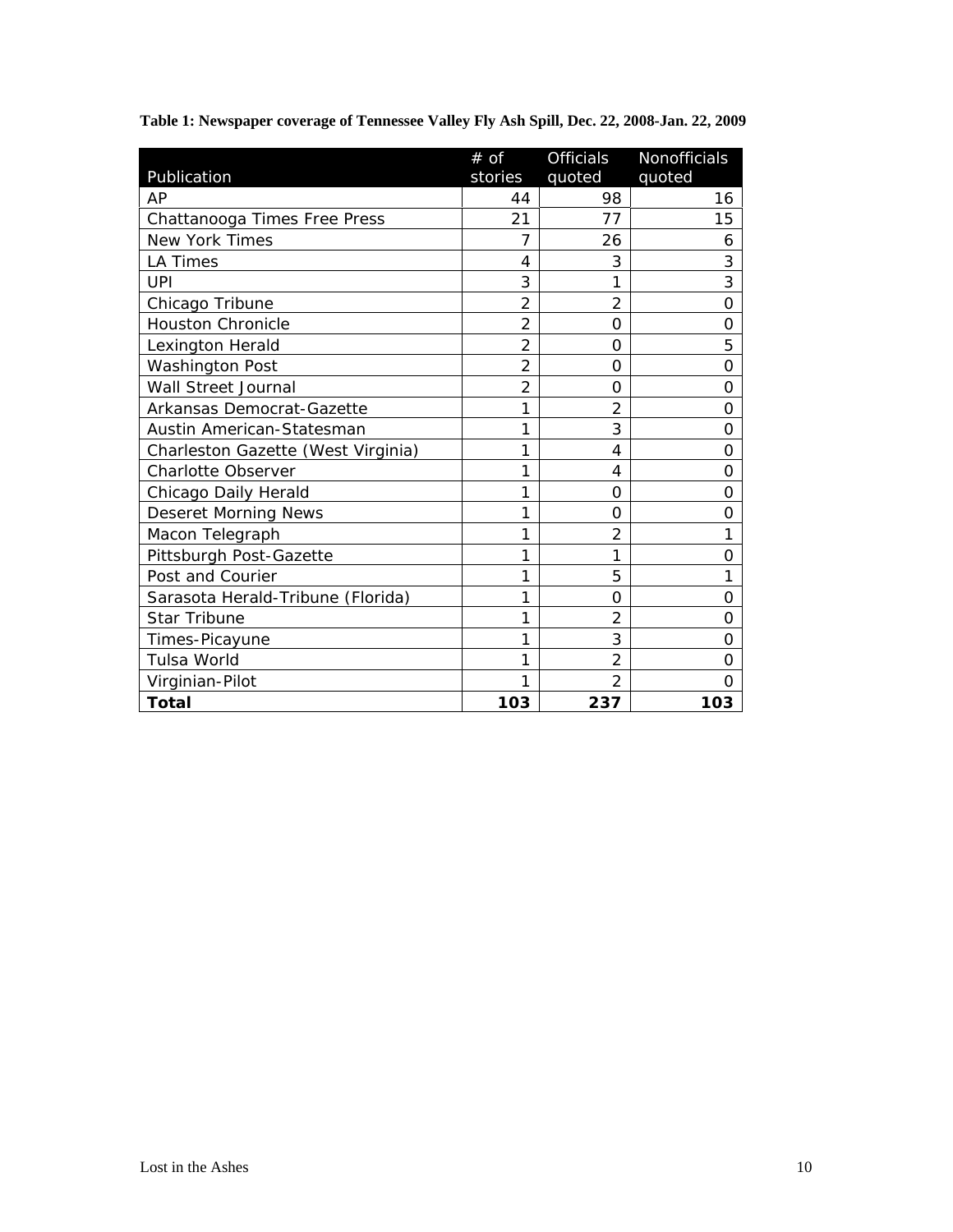Though the story coverage initially lagged behind *YouTube* and blog coverage (except for the AP coverage), the print coverage proved to be more consistent throughout the period under review. Multiple stories appeared every day until a second ash-related leak in Alabama and the arrival of Erin Brockovich on the scene created a spike of coverage on January 9. After this spike subsided, the coverage of the original spill dies down:



# *Broadcast Coverage*

 Network and cable television dragged behind all other forms of coverage. More that two days after the initial incident, the *CBS Evening News* ran the first full story (CNN had offered brief AP rewrites in the early days, but had not offered much details and no original reportage). On December 26, NPR aired its first report, and the network would provide the most consistent broadcast coverage.

 Like their print counterparts, broadcast outlets tended to dedicate the most time to official sources, averaging 1.5 official sources per story (42 uses of 28 unique sources), while unofficial sources were presented in only eight out of ten stories (22 uses of 13 unique sources):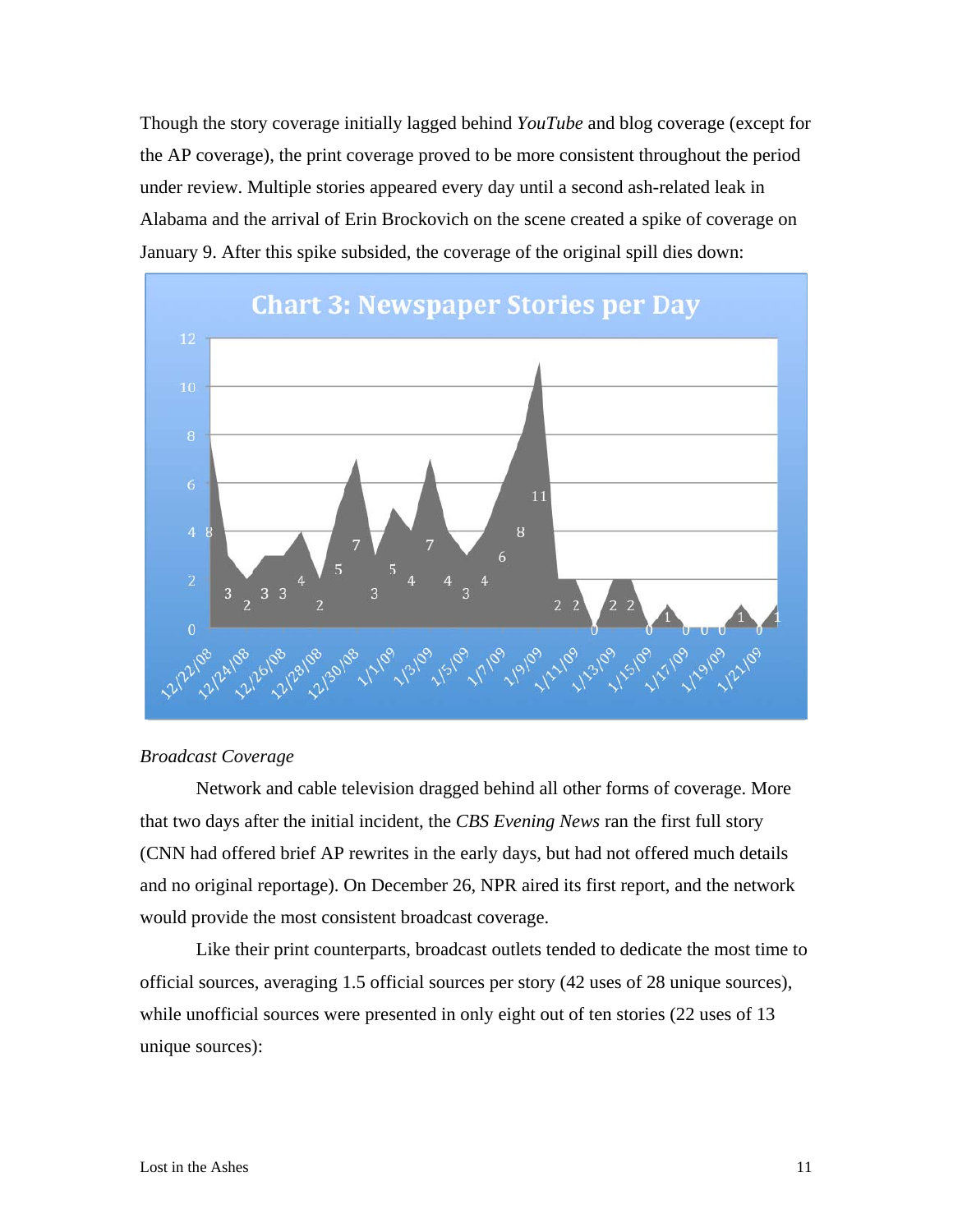| <b>Network</b> | stories | quoted | # of Officials Nonofficials<br>quoted |
|----------------|---------|--------|---------------------------------------|
| <b>NPR</b>     | 10      | 18     |                                       |
| <b>CBS</b>     | 5       | 5      |                                       |
| <b>CNN</b>     | 5       | 5      |                                       |
| <b>NBC</b>     | 5       | 10     | 2                                     |
| <b>ABC</b>     | 2       |        | 2                                     |
| <b>MSNBC</b>   |         |        |                                       |
| <b>Total</b>   | 28      | 42     | 22                                    |

| Table 2: Broadcast coverage of Tennessee Valley Fly |
|-----------------------------------------------------|
| Ash Spill, Dec. 22, 2008-Jan. 22, 2009              |

Broadcast outlets offered less overall coverage than any other medium, and the coverage came in sporadic bursts:



# *Overall Media Coverage*

 Though each medium emphasized different kinds of stories and offered coverage according to different distribution schedules, the combined coverage of all media demonstrates an interesting compilation of coverage patterns. When the distribution of news stories from each medium is combined and presented within a single data set, the peaks and valleys of individual media appear to compensate for one another, ensuring that few days in the month under consideration that presented less than four mediated treatments of some aspect of the ash spill story: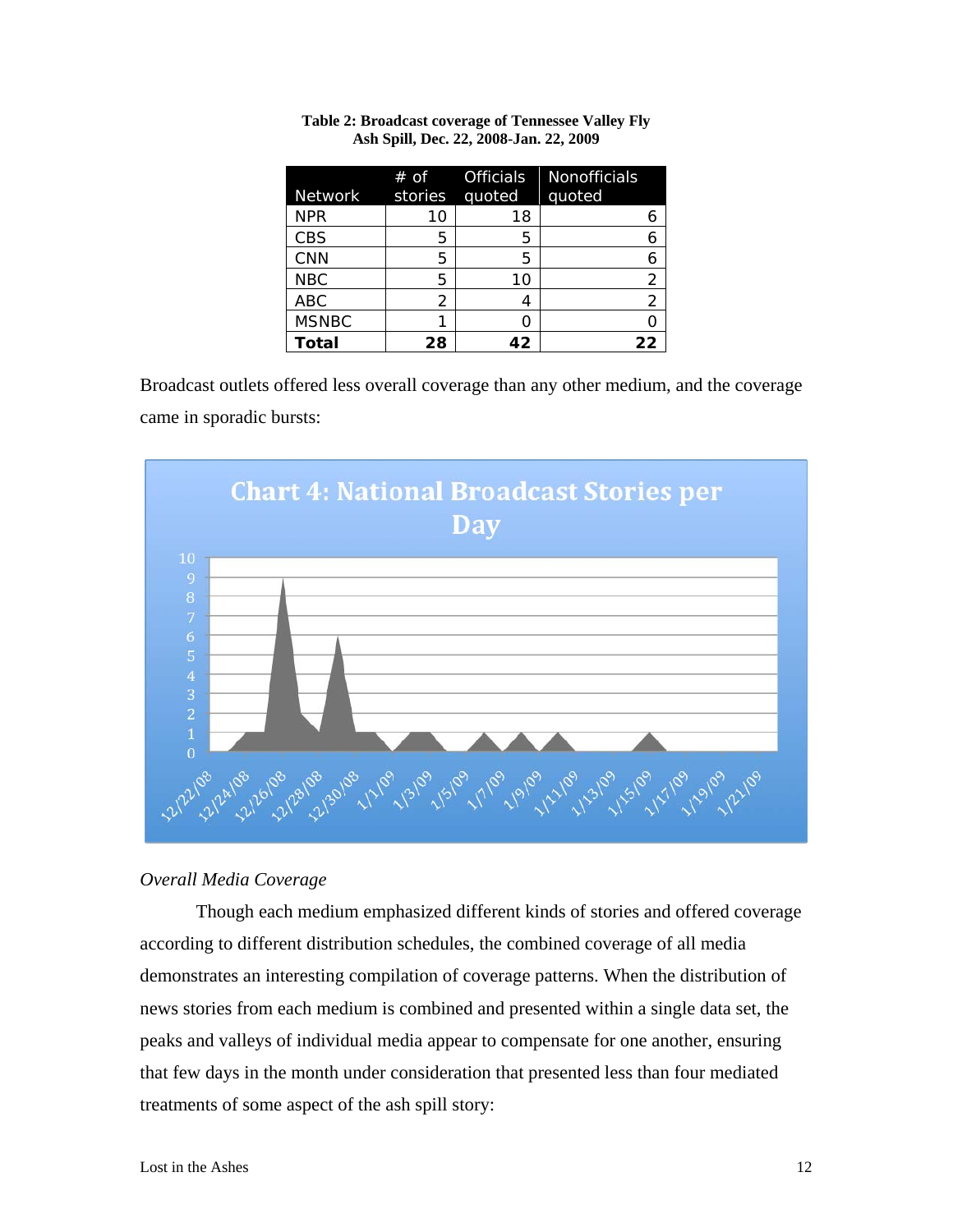

Of course, the author does not presume that consumers consult all four types of media on a regular basis, but the fact that new media content is available even when legacy media coverage wanes poses interesting considerations for collaborative behavior within media organizations.

## Conclusions and Discussion

Though several traditional media outlets did eventually cover many of the issues related to the TVA fly ash spill (for example, see Editorial 22 February 2009; Walsh 10 January 2008; and Reilly 25 December 2008), many (including writers at environmental agencies and journalism review sites) argue that the early coverage provided by local media, bloggers and *YouTube* users was more timely, more accurate, and more comprehensive (Brainard 20 February 2008; Gahran 23 December 2008).

Because of the limits of organizational coverage and the inability to share resources across organizations, niche interest publications, bloggers and local media would appear to have an advantage covering specialized beat topics like the environment, a situation that should concern larger, national news organizations. Bloggers and *YouTube* artists presented content earlier and in greater volumes than their legacy media counterparts, but print media eventually produced the greatest volume of coverage.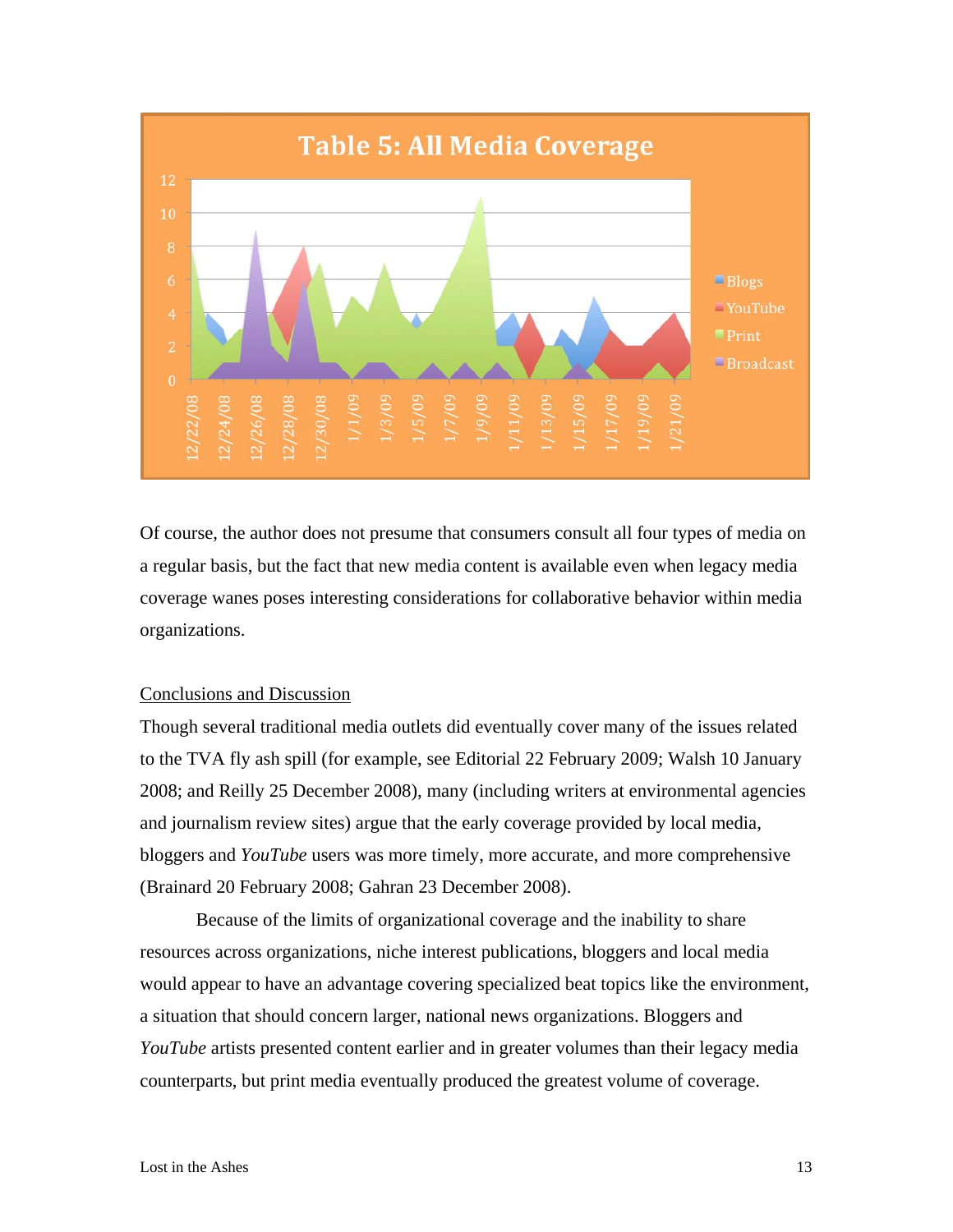In terms of story structure approach, it is interesting that new media forms appeared to focus more on the human-interest frames of story telling. Bloggers and *YouTube* artists presented a greater proportion of content devoted to the residents affected most by the ash spill. Print and broadcast media appeared provide heavier reliance upon official sources, and presented a more comprehensive coverage of the interaction of government and corporate agencies in the debates surrounding the cleanup. However, it should be pointed out that the documentation of the TVA's noncompliance with established cleanup and disposal guidelines came almost exclusively from bloggers and *YouTube* artists who produced content form the site. Legacy media provided the firmer grasp of policy and procedural developments, but new media sources appeared to provide greater access to the actual efforts and conditions on the ground.

In terms of collaborative behaviors, only bloggers appear to utilize the combination of different sources to extend coverage. Broadcast outlets occasionally refer to newspaper reports in the course of their coverage, but these references normally lack the specificity needed to locate and consult the original reportage. Newspapers occasionally refer readers to their own previous reportage, but do not tend to refer to or provide links (in their online versions of stories) to content produced by their competition.

A striking exception to this observation are the 61 stories produced by the KNS Media Group as part of *KnowxNews.com*. Though it does not appear in Lexis-Nexis, the *KnoxNews* site provided the most extensive coverage of all story angles, save the recorded voices of the resident affected. On December 23, the site presented a list of all media and blog coverage of the TVA spill, and continued to add to it until the list included 434 media expressions dealing with the topic in January 2009 (Lail 23 January 2009).

The coverage presented by CNN was particularly worrisome. Despite its claims of increased performance by mainstreaming science and environmental coverage (Brainard 04 December 2008), the network performed poorly relative to other media outlets in this case. The first story of any originality or depth appeared five days after the initial events, running in the third featured segment of the morning news coverage (Holmes et al. 26 December 2008). The second treatment later the same day illustrated the lack of intensive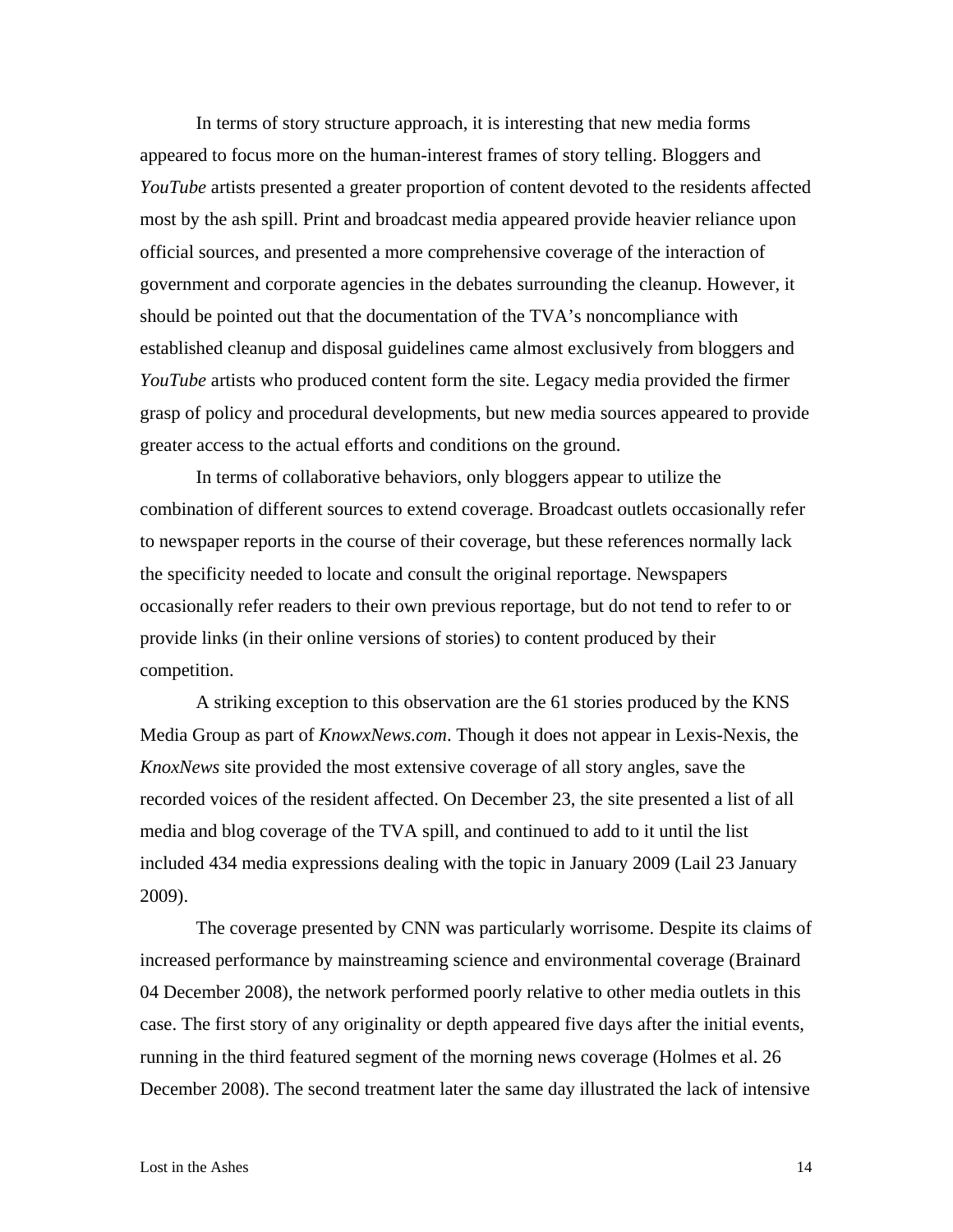coverage when anchor T.J. Holmes introduced the segment by claiming the cable network had been "telling you this story the past couple of days here in the CNN Newsroom" and then proceeded to claim the spill had affected "… at least 15 homes that we know of …" (Robertson et al 26 December 2009, 4), a fact that had been corrected by the Associated Press on December 22 (the initial estimate had been 15 during the early hours of the spill, but was reduced to 10 and expanded to an official number of 12 by the end of the first day). Even this coverage was little more than an interview with one of the citizens and a policy advocate who had already been quoted in newspapers and other broadcast outlets more than a dozen times in the previous days.

This example illustrates the inherent problem with competitive approaches to journalistic coverage: the overlap in topical coverage is greater than if outlets coordinated their efforts. A growing body of multidisciplinary research suggests that we live in an increasingly networked world that demands forms of organizing resources that defy conventional bureaucracies and corporate firms (Anderson 2006; Berners-Lee and Fischetti 1999; Bricklin 2006; Floridi 2009; Howe 2008; Jenkins 2008, Lessig 2000, 2002, 2005; Shirky 2008; Sullivan November 2008; Stevens and Rivas-Rodriguez 2007; Surowiecki 2004; Tapscott and Williams 2008). Converging technologies, scarcity of resources, and accelerated media cycle and rising organizational interdependence are factors that explain the call for increased inter-organizational collaboration.

Currently, bloggers and *YouTube* artists are not considered an official part of the journalistic record. Because a significant amount of their content offerings are commentary in lieu of original reporting (which they often direct their readers and viewers to via hyperlinks), their contributions are not generally considered significant by professional newsgatherers. However, in this particular case, many of the bloggers and *YouTube* artists provided original reportage. For example, no broadcast outlet presented the images of TVA workers violating federal regulations during the cleanup process that *YouTube* included.

When one realigns the earlier comprehensive coverage table to include the coverage of print, broadcast, bloggers and *YouTube* together (treating the different contributions as part of a comprehensive collective rather than a collection of disparate units), the coverage itself looks more consistent and comprehensive: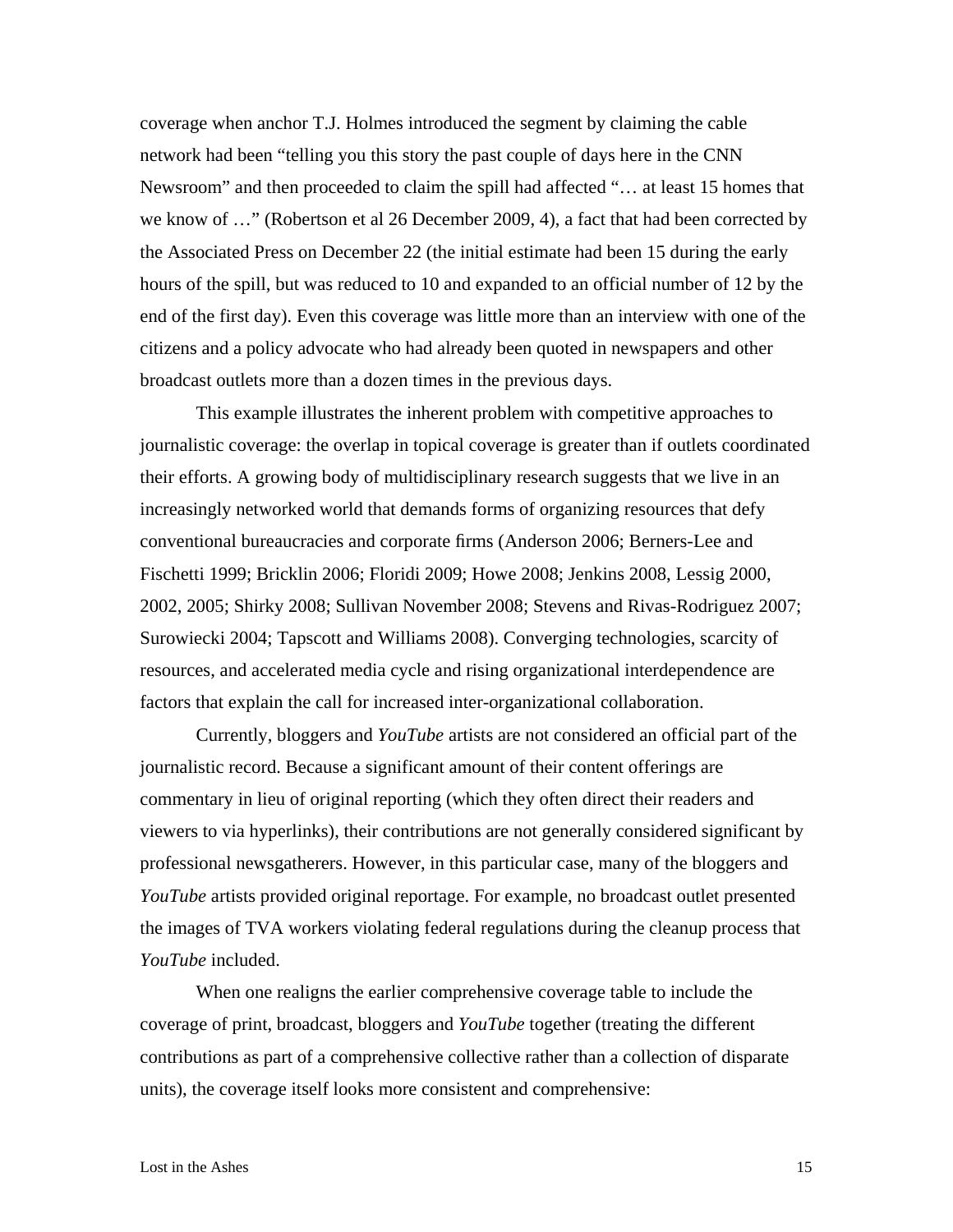

If media outlets could learn to coordinate their efforts, to join the network of informational resources, one could imagine the collection, production and dissemination of today's news content would become more efficient and cheaper. However, the real question is what potential gains American society could gain with a larger number of active newsgathering agents who share information resources.

 Regardless of the future of the broader debate, this case does seem to at least suggest that so-called specialty topics like science, technology and environmental stories appear better served by a collaborative approach to coverage.

## Limitations

This article attempts to capture the disparate attempts to cover a complex collection of stories across multiple media formats. Because of the non-institutional nature of new media, presenting an authoritative collection of coverage is a much more subjective process than collecting a defensibly authoritative collection of legacy news media sources through Lexis-Nexis. Undoubtedly, the author missed *YouTube* videos and blogs that were presented under alternative taxonomy tags or not widely viewed enough to generate the attention needed for identification purposes.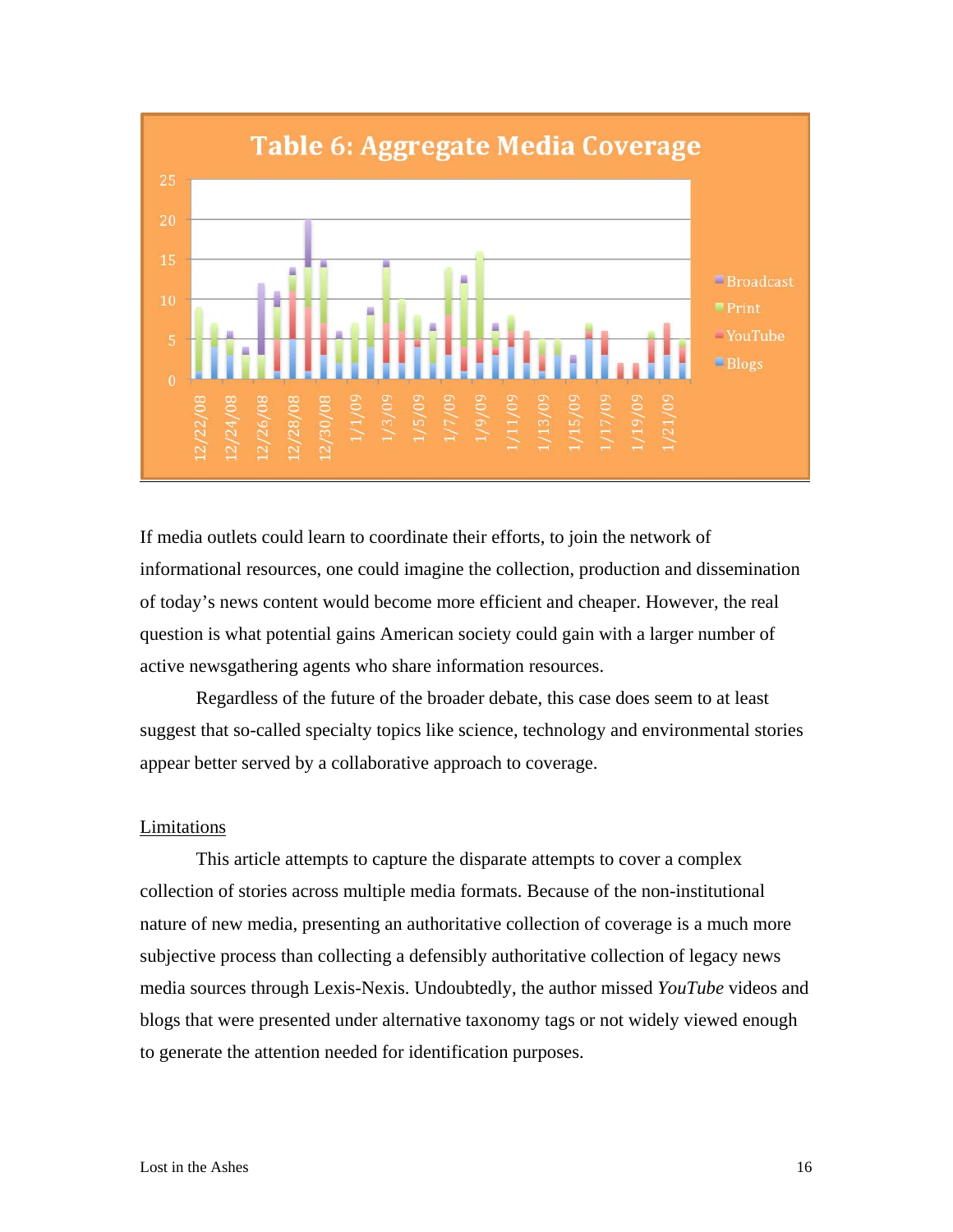The author relied on the blogs listed in Lexis-Nexis in order to create a representative sample roughly equivalent to the sample collected for legacy news media outlets, but this sample admittedly excludes many of the blogs not archived by Lexis-Nexis. Similarly excluded were the dozens of Twitter feeds that provided coverage of these events, primarily because the best ones incorporated links to material already under review and the majority mixed coverage of the events with many tweets about other events and matters of a personal nature, making the analysis difficult to standardize.

Thus, microblogging efforts are underrepresented in this article. Perhaps future work will plan accordingly to consider the specific challenges related to gather microblog content.

A great disappointment was the charged archives of Tennessean. An archive search appears to return a list of about a dozen stories related to the ash spill, but the organization charges \$2.95 per archived article (with volume pricing available). This practice broke the links from several blogs and would prevent anyone interested in following the story from the beginning from gaining the context needed to understand primary issues.

Finally, this work did not examine the textual content of broadcast sites. Fox News, which seems not to have dedicated any editorial resources in their broadcast segments, did post a half-dozen textual stories on their Web sites that appeared to be rewrites of Associated Press stories. CNN did include AP stories on its site, as well as the transcripts of the broadcast stories. In the interest of focus, this project ignored such offerings, assuming for the time being that contemporary broadcast sites primarily repurpose content in their textual spaces.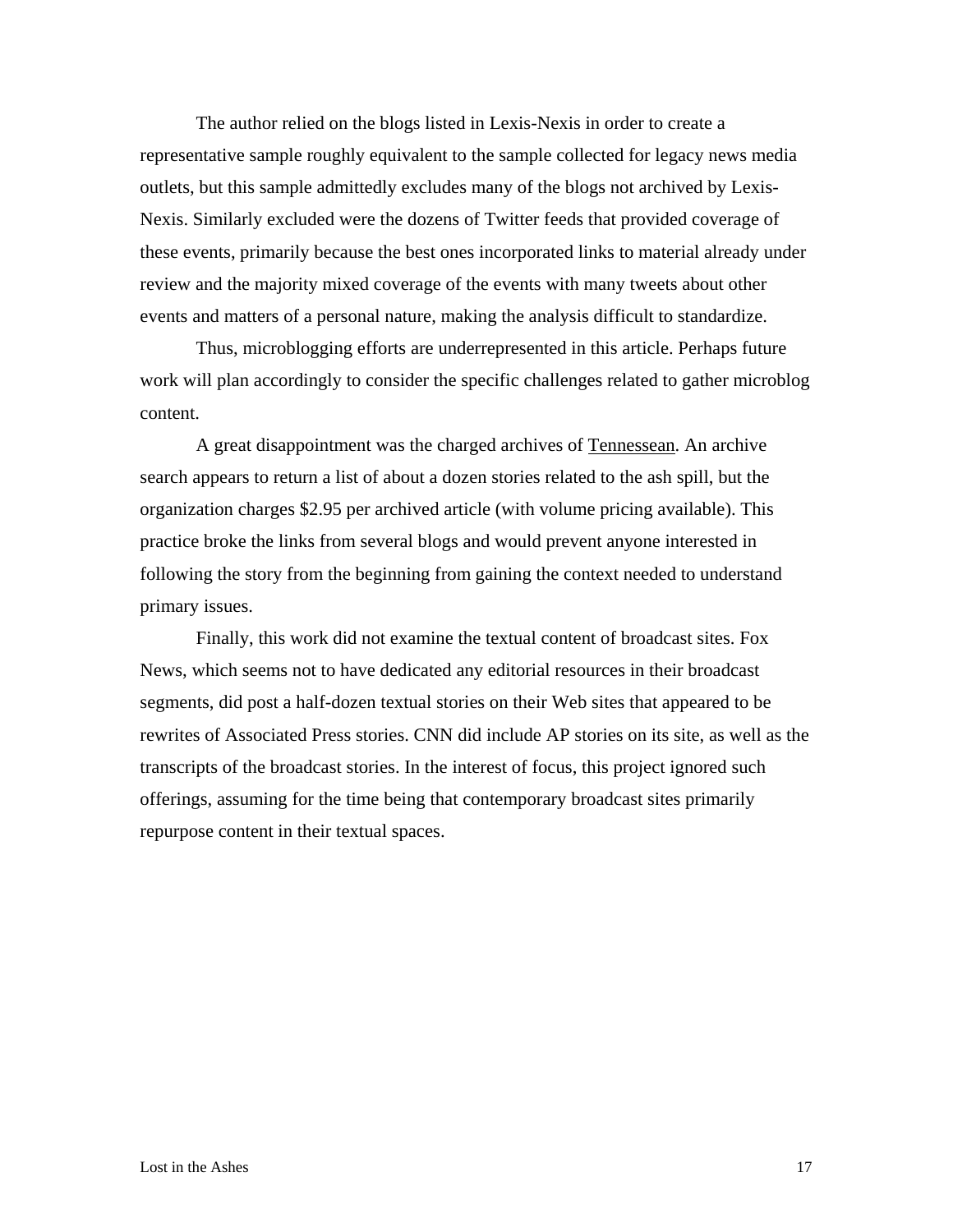# References

- Adams, John C., Jr. "Effects of Competition and open Receptivity on Creative Productivity." Catalogue of Selected Documents in Psychology. 3 (1973): 16-17.
- "Aerial Footage of Recent TVA Retaining Wall Failure." Watercrunch. (24 December 2008). – 2.6 million cubic yards
- Amabile, Teresa M. "Children's Artistic Creativity: Detrimental Effects of Competition in a Field Setting." Personality and Social Psychology Bulletin. 8 (1982): 573- 578.
- Anderson, Chris. The Long Tail: Why the Future of Business is Selling Less of More. New York: Hyperion, 2006.
- Aronson, Elliot. The Social Animal. 2. San Francisco: W.H. Freeman, 1976.
- Berners-Lee, Tim, and Mark Fischetti. 1999. Weaving the Web: Origins and Future of the World Wide Web. San Francisco: HarperCollins, 1999.
- Blau, Peter. "Cooperation and Competition in a Bureacracy." American Journal of Sociology. 59 (1954): 530-535.
- Brainard, Curtis. "CNN Cuts Entire Science, Tech Team." Columbia Journalism Review. (4 December 2008).
- ---. "Science Journalism's Hope and Despair: 'Niche' pubs growing as MSM circles the drain." Columbia Journalism Review. (13 February 2009). <http://www.cjr.org/the\_observatory/science\_journalisms\_hope\_and\_d.php>
- ---. "From Fly Ash to "Clean" Coal: National media slow to expand excellent local coverage after sludge spills." Columbia Journalism Review. (20 February 2009). <http://www.cjr.org/the\_observatory/from\_fly\_ash\_to\_clean\_coal.php>
- Bricklin, Dan. "The Cornucopia of the Commons: How to Get Volunteer Labor." Dan Bricklin's Web Site (12 October 2006), available at http://www.bricklin.com/cornucopia.htm.
- Christensen, Clayton. The Innovator's Dilemma: When New Technologies Cause Great Firms to Fail. Boston, Mass: Harvard Business School Press, 1997.
- Clewell, Melvdia. "TVA Dike Bursts Flooding 15 Houses." Associated Press. (22 December 2008).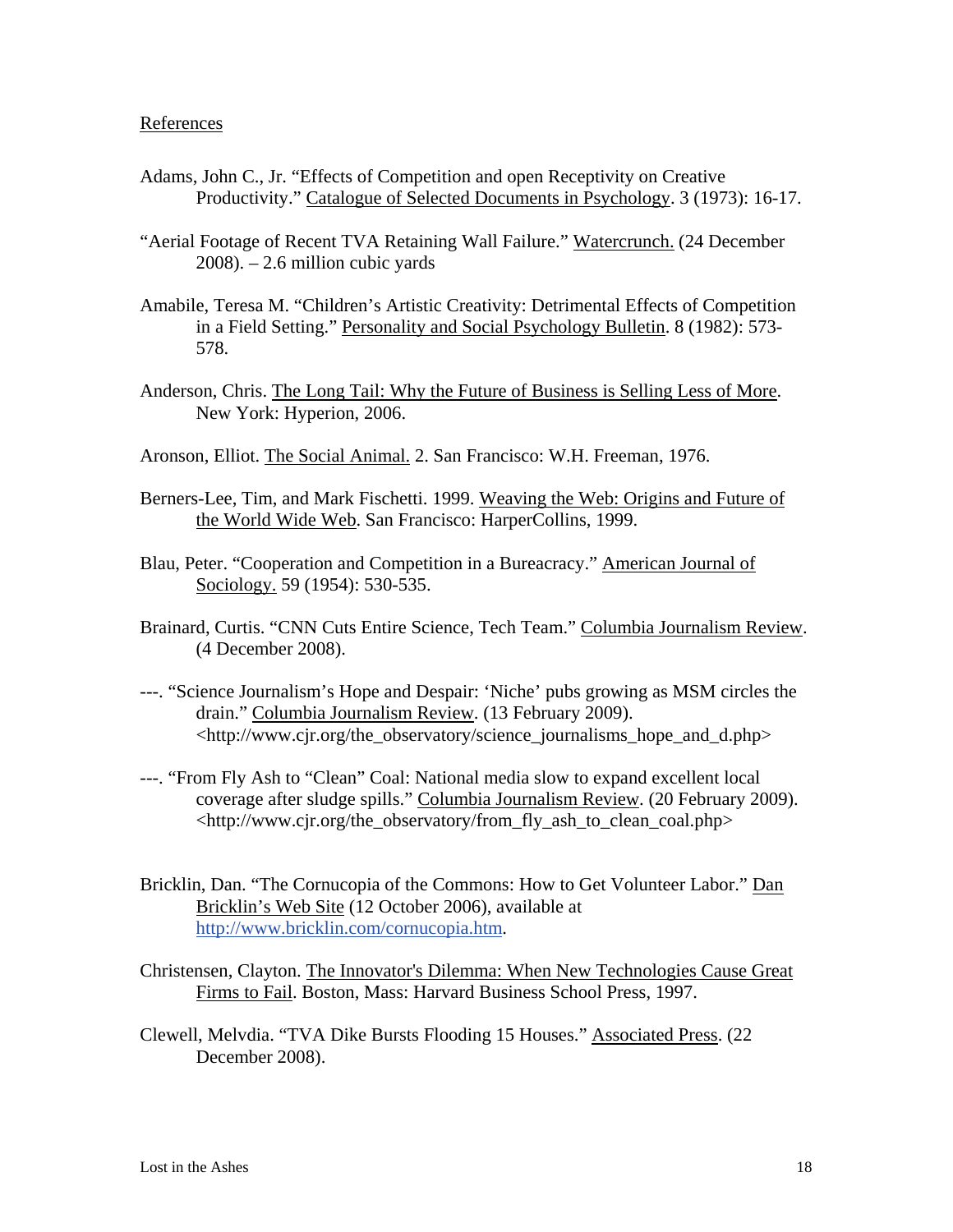- Culbertson, John M. Competition, Constructive and Destructive. Madison, Wis.: Twenty-First Century Press, 1985.
- "danawv." "Coal Ash Slurry Pond Bursts in Tennessee." Itsgettinghotinhere.org. (22 December 2008).
- David, Lauren. "TVA Eyes Possible Cause of Mudslide." Volunteertv.com. (22 December 2008).
- Deci, Edward L. "Effects of Externally Mediated Rewards on Intrinsic Motivation." Journal of Personality and Social Psychology. 18 (1971): 105-115.
- ---. "Intrinsic Motivation, Extrinsic Reinforcement, and Inequity." Journal of Personality and Social Psychology. 22 (1972): 113-120.
- Deutsch, Morton. Distributive Justice: A Social-Psychological Perspective. New Haven: Yale University Press, 1985.
- Dewan, Shala. "Water Supplies Tested After Tennessee Spill." The New York Times. (24 December 2008).
- ---. "Tennessee Ash Flood Larger Than Initial Estimate." The New York Times. (24 December 2008).
- ---. "Hundreds of Coal Ash Dumps Lack Regulation." The New York Times. (6 January 2009).
- "Editor." "Fly Ash Floods Tennessee River." Front Porch Blog. (Appalachian Voice: 23 December 2008).
- Editorial. "Collapse of the Clean Coal Myth." The New York Times. (22 January 2009).
- Floridi, Luciano. "Web 2.0 vs. The Semantic Web: A Philosophical Assessment." Episteme 6.1 (February 2009): 25-37.
- Flory, Josh. "Ash Leak Fuels Debate on Risks of Coal Waste." San Francisco Chronicle. (23 December 2008).
- Gahran, Amy. "Tennessee Coal Ash Spill: Who's Covering It -- or Not?" PoynterOnline. (23 December 2008). <http://www.poynter.org/column.asp?id=31&aid=156134>
- Gentzkow, Matthew, Edward L. Glaeser and Claudia Goldin. "The Rise of the Fourth Estate: How Newspapers Became Information and Why It Mattered." In Edward L. Glaeser and Claudia D. Goldin, eds., Corruption and Reform. Chicago: University of Chicago Press, 2006: 187-230.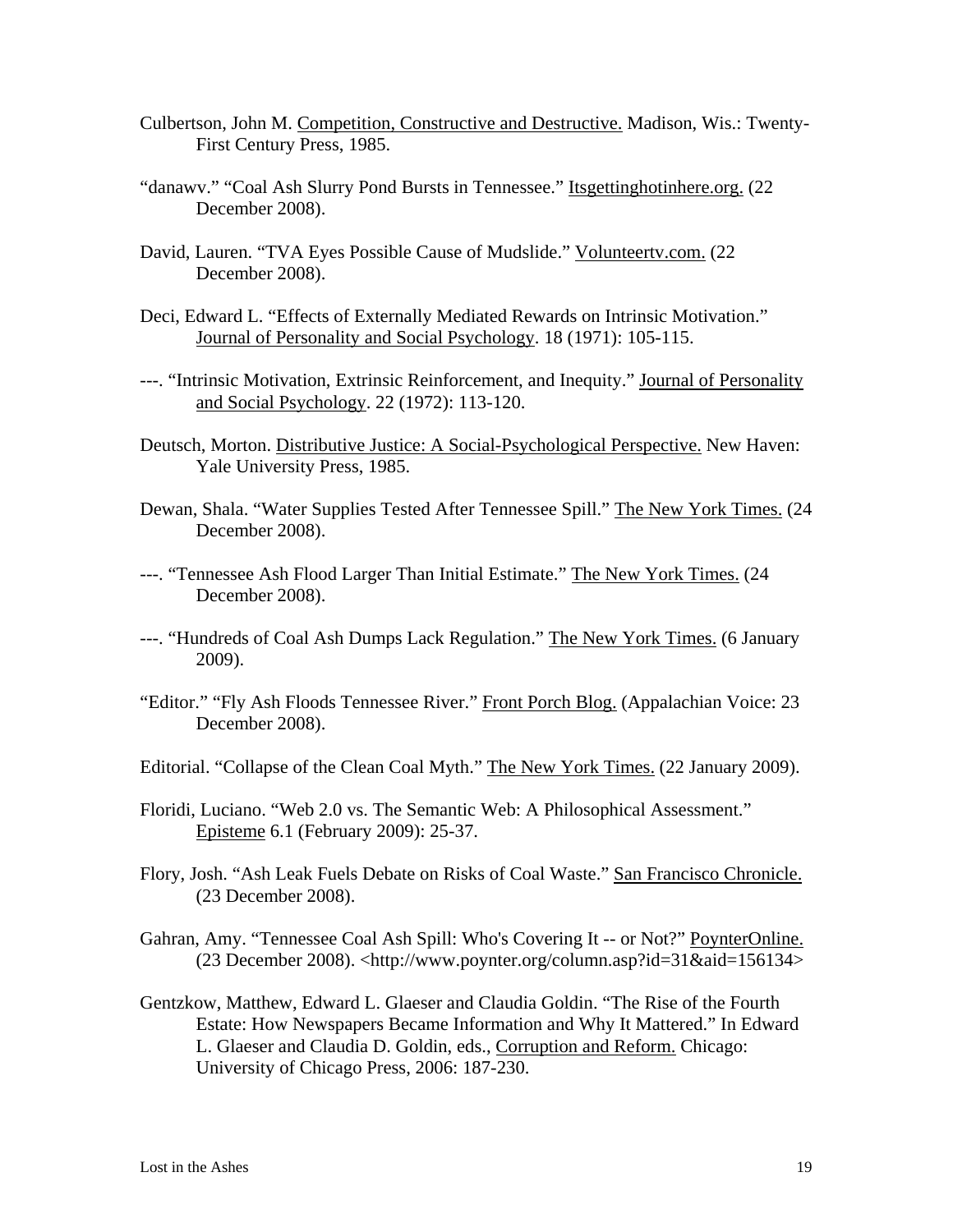- Helmreich, Robert L. "Pilot Selection and Training." Paper presented at the annual meeting of the American Psychological Association (Washington D.C.), August 1982.
- Helmreich, Robert L., William Beane, G. William Lucker, and Janet T. Spense. "Achievement Motivation and Scientific Attainment." Personality and Social Psychology Bulletin 4 (1978): 222-226.
- Helmreich, Robert L., Linda L. Sawin, and Alan L. Carsrud. "The Honeymoon Effect in job Performance: Temporal Increases in Predictive Power of Achievement Motivation." Journal of Applied Psychology. 71 (1986): 185-188.
- Helmreich, Robert L., Janet T. Spense, William E. Beane, G. William Lucker, and Karen A. Matthews. "Making It in Academic Psychology: Demographic and Personality Correlations of Attainment." Journal of Personality and Social Pyschology. 39 (1980): 896-908.
- Holmes, T.J., Allan Chernoff, Kyung Lah, Chris Lawrence, Gerri Willis, Alison Kosik, Tony Harris, Alessio Vinci, Chad Myers and Ed Henry. "Black Friday II?; Tough Times for Japan; Coal Ash Spill." CNN. (26 December 2008).
- Howe, Jeff. Crowdsourcing: Why the Power of the Crowd Is Driving the Future of Business. New York : Crown Business, 2008
- Jenkins, Henry. Convergence Culture: Where Old and New Media Collide. New York: New York University Press, 2008.
- Johnson, David W. and Roger T. Johnson. "Motivational Processes in Cooperative, Competitive, and Individualistic Learning Situations." In Carole Ames and Russell Ames, eds., Research on Motivation in Education. 2 Orlando, Fl: Academic Press 1985.
- Johnson, David W., Roger T. Johnson, Jeanette Johnson, and Douglas Anderson. "Effects of Cooperative Versus Individualized Instruction on Student Prosocial Behavior, Attitudes Towards Learning, and Achievement." Journal of Educational Psychology 68 (1976): 446-452.
- Kavanagh, Jim. "Tennessee Sludge Contain Elevated Levels of Arsenic." CNN.com. (2 January 2009). – Arsenic levels toxic
- Kohn, Alfie. No Contest: The Case Against Competition. 2 Boston: Houghton Mifflin, 1992.
- Lail, Jack. "Link roundup: TVA environmental disaster in Roane County getting widespread attention." KnoxNews.com. (23 December 2008).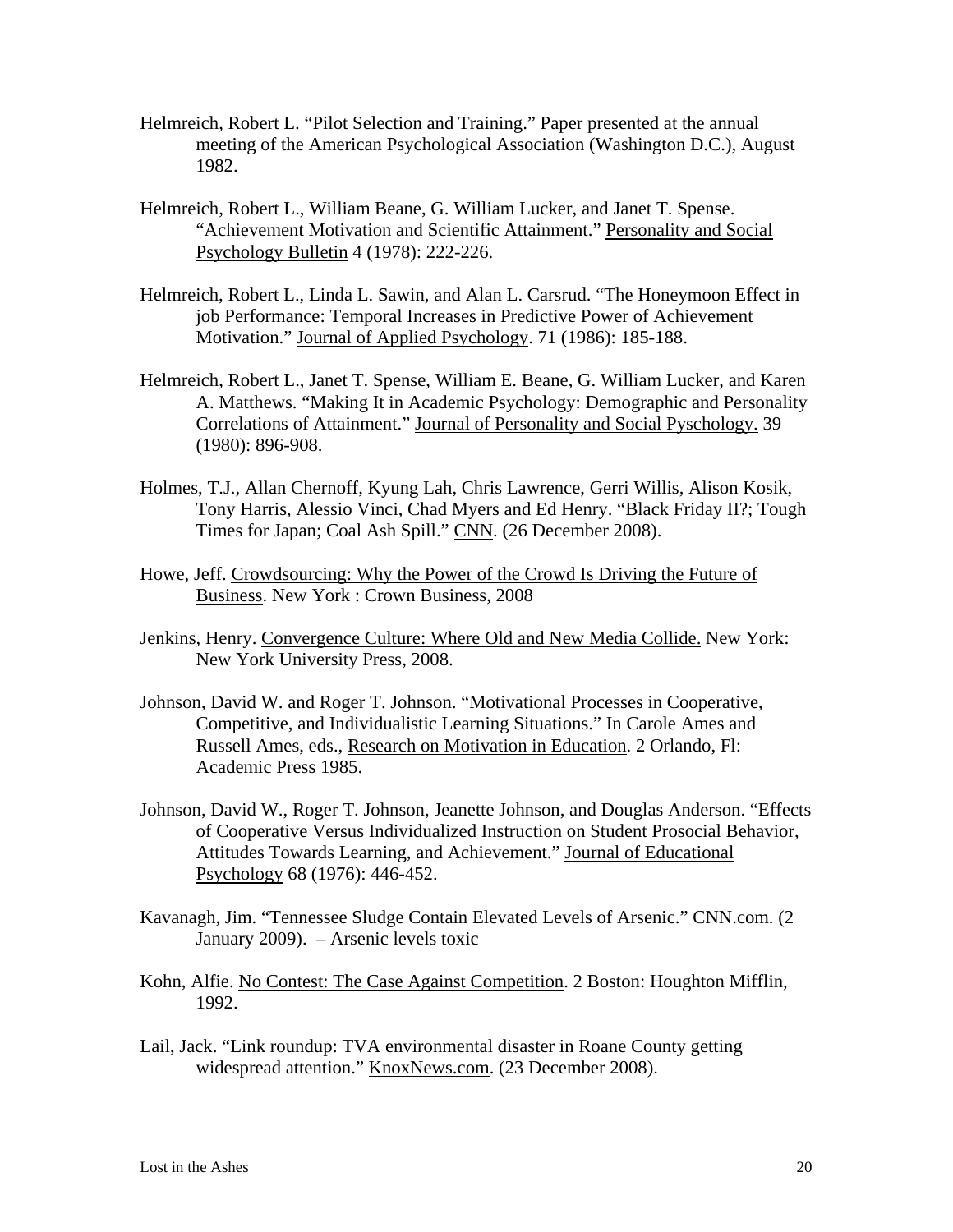<http://www.knoxnews.com/news/2008/dec/23/link-roundup-tva-disaster-roanecounty-getting-wid/>

- Lessig, Lawrence. Code and Other Laws of Cyberspace. New York: Basic Books, 2000.
- Lessig, Lawrence. The Future of Ideas: The Fate of the Commons in a Connected World. New York: Penguin Press, 2002.
- Lessig, Lawrence. Free Culture: The Nature and Future of Creativity. New York: Penguin Press, 2005.
- McElwaine, Sandra. "On the Couch in the Capital." New York Times Magazine. (22 May 1983): 58-63.
- Merritt, Davis. Knightfall: Knight Ridder and How the Erosion of Newspaper Journalism is Putting Democracy at Risk. New York: AMACOM--American Management Association, 2005.
- Meyer, Phillip. "The Elite Newspaper of the Future." American Journalism Review. (October/November 2008).
- Morton, John. "A Year Marked By Change." American Journalism Review. (February/March 2008).
- Overland, Carol A. "TVA Coal Ash Spews Over Tennessee." Legalectric. (23 December 2008).
- Paine, Anne, and Colby Sledge. "Flood of Sludge Breaks TVA Dike." Tennessean.com. (23 December 2008).
- Putnam, Robert. Bowling Alone: The Collapse and Revival of American Community. New York: Simon & Schuster, 2001.
- Redal, Wendy. "Nightmare before Christmas: Coal sludge spill 50X worse than Exxon Valdez." CEJournal. (23 December 2008). <http://www.cejournal.net/?p=183>.
- Reilly, Michael. "Tenn. Sludge Spill Challenges 'Clean Coal' Future." The Discovery Channel. (25 December 2008). <http://dsc.discovery.com/news/2008/12/25/tennessee-coal-ash-02.html>
- Robertson, Nic, Sanjay Gupta, Chris Lawrence, T.J. Holmes, Chad Myers, Brooke Anderson and Suzanne Malveaux. "Pakistan-India War Inevitable?; Tennessee's Sludge Disaster." CNN. (26 December 2008).
- Scheuer, Jeffrey. The Big Picture: Why Democracies Need Journalistic Excellence. New York : Routledge, 2008.